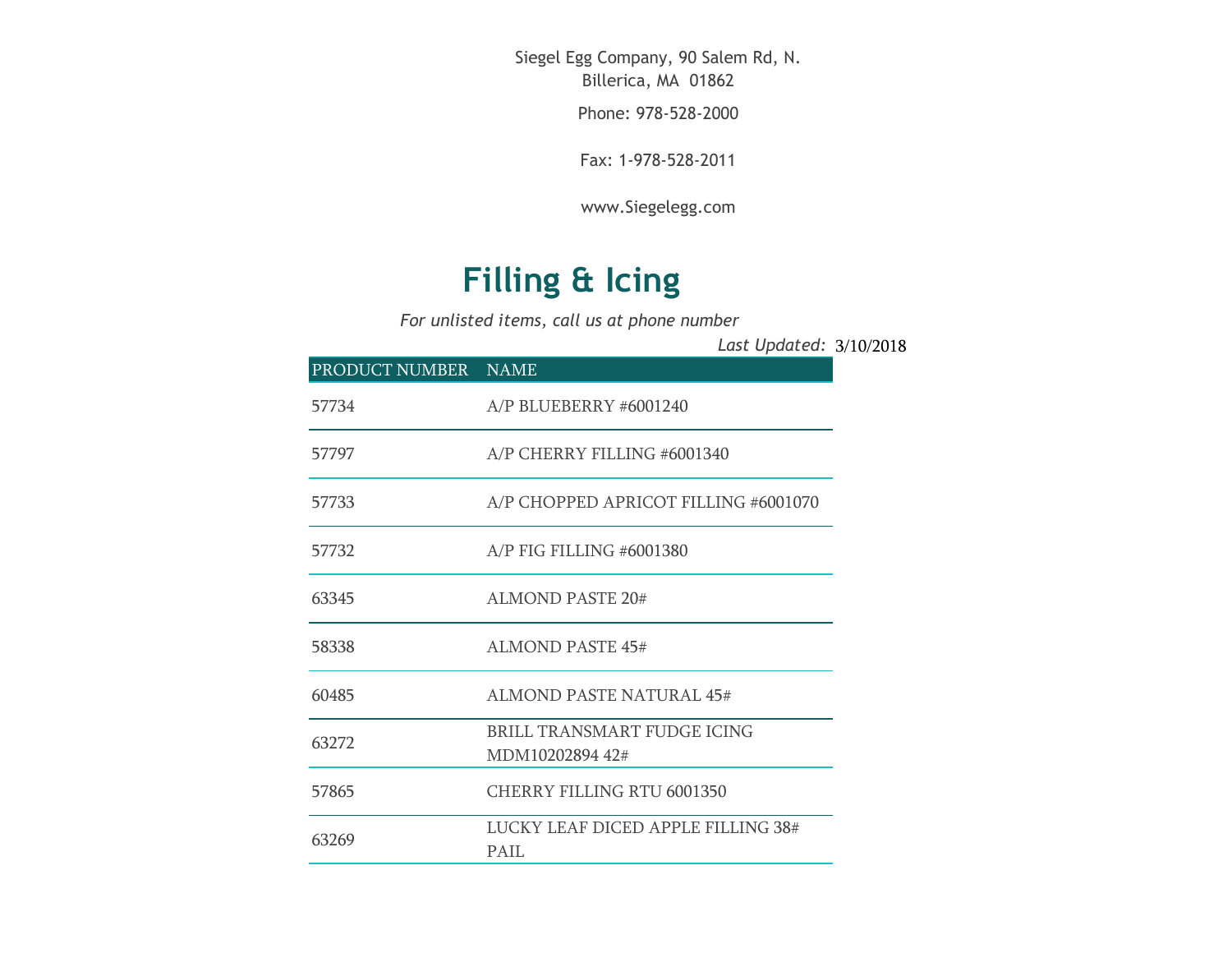| PRODUCT NUMBER NAME |                                                      |
|---------------------|------------------------------------------------------|
| 60417               | EFCO APPLE PIE FILLING 18#126                        |
| 58981               | EFCO APPLE PIE FILLING 38#145                        |
| 60286               | EFCO APPLE PIE NSA 17.5#0733                         |
| 62105               | EFCO APPLE RASPBERRY 40# 215                         |
| 60237               | EFCO APPLE SUGAR FREE 6/#10                          |
| 58080               | EFCO APPLE TURNOVER FILLING JR 36#                   |
| 60241               | EFCO APPLE TURNOVER FILLING SUGAR<br><b>FREE 18#</b> |
| 63551               | EFCO BANANA FRUIT ICING 10#                          |
| 58902               | EFCO BAVARIAN KREME 40#197                           |
| 60267               | EFCO BLACK RASPBERRY IMITATION 45#                   |
| 60287               | EFCO BLUEBERRY FILLING IMITATION<br>6/#10 702        |
| 60322               | EFCO BLUEBERRY PIE 20# 127                           |
| 56442               | EFCO CHERRY CONC ICING FT 10#                        |
| 60323               | <b>EFCO CHERRY PIE FILLING 20#</b>                   |
| 58958               | <b>EFCO CHERRY PIE FILLING 38#</b>                   |
| 60238               | EFCO CHERRY SUGAR FREE 6/#10                         |
| 60694               | EFCO CINNAMON SUGAR 50#                              |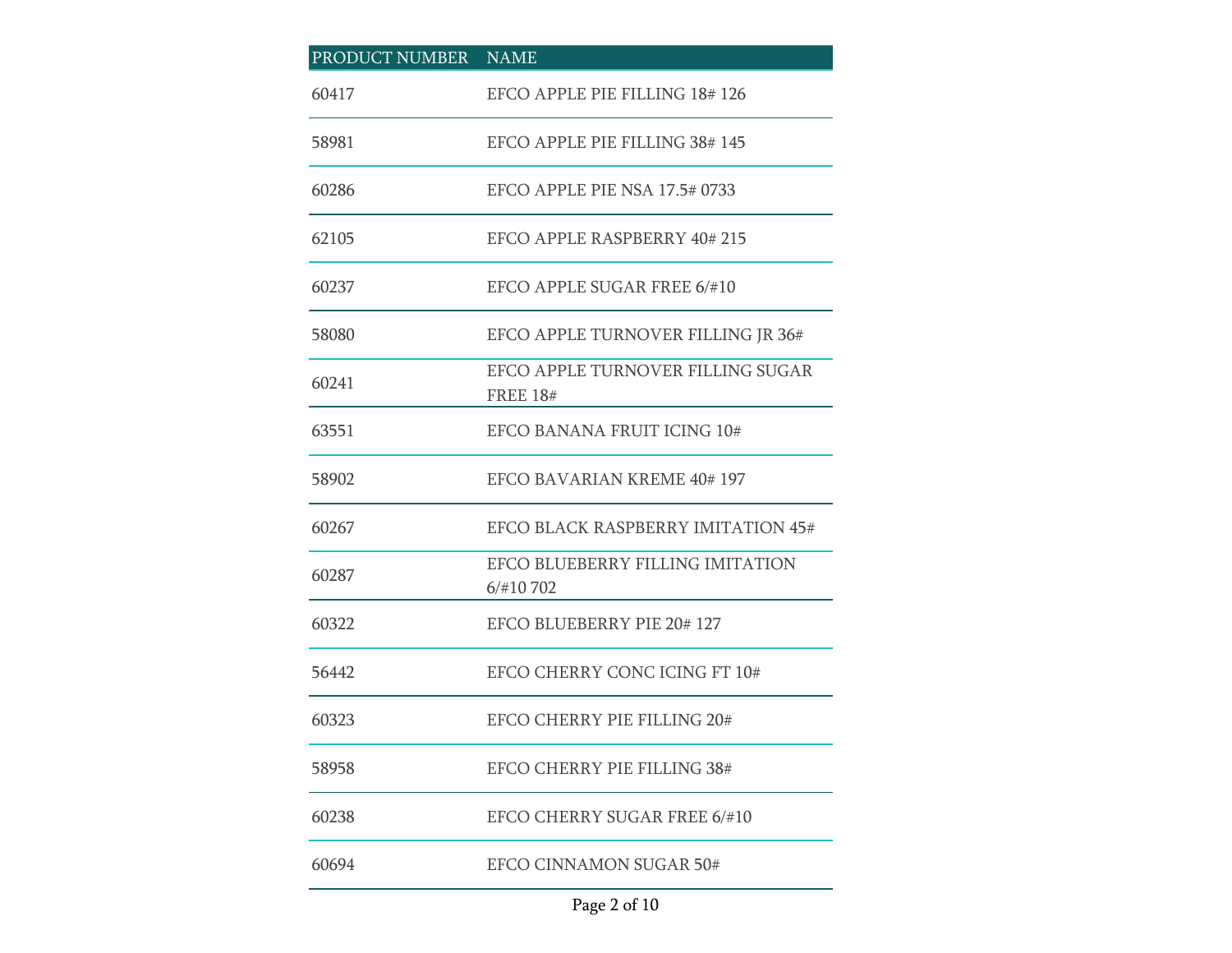| PRODUCT NUMBER NAME |                                     |
|---------------------|-------------------------------------|
| 60780               | EFCO CREAM CHEESE FILLING 20#       |
| 59796               | EFCO DARK CHOCOLATE CAKE MIX 50#    |
| 59799               | EFCO DEVILS FOOD CAKE MIX 50#       |
| 2129                | EFCO GOLDEN LEMON 38#210            |
| 59352               | EFCO KEY LIME FILLING 20# -120      |
| 59885               | EFCO LEMON CONC ICING 10#-3749      |
| 60847               | <b>EFCO LEMON ICING 45#</b>         |
| 60242               | EFCO LEMON PIE FILLING 40#163       |
| 59905               | EFCO N.E. HONEY BRAN 50#318         |
| 59884               | EFCO ORANGE CONC ICING 10#3744      |
| 60191               | EFCO ORANGE ICING 45#               |
| 58983               | EFCO PEACH PIE FILLING 38#166       |
| 60321               | EFCO PINEAPPLE PIE FILLING 20# 129  |
| 58959               | EFCO PINEAPPLE PIE FILLING 40#168   |
| 60239               | EFCO PINEAPPLE SUGAR FREE 6/#10     |
| 58620               | <b>EFCO RASPBERRY OVENPROOF 229</b> |
| 60288               | EFCO RASPBERRY OVENPROOF 6/#10 237  |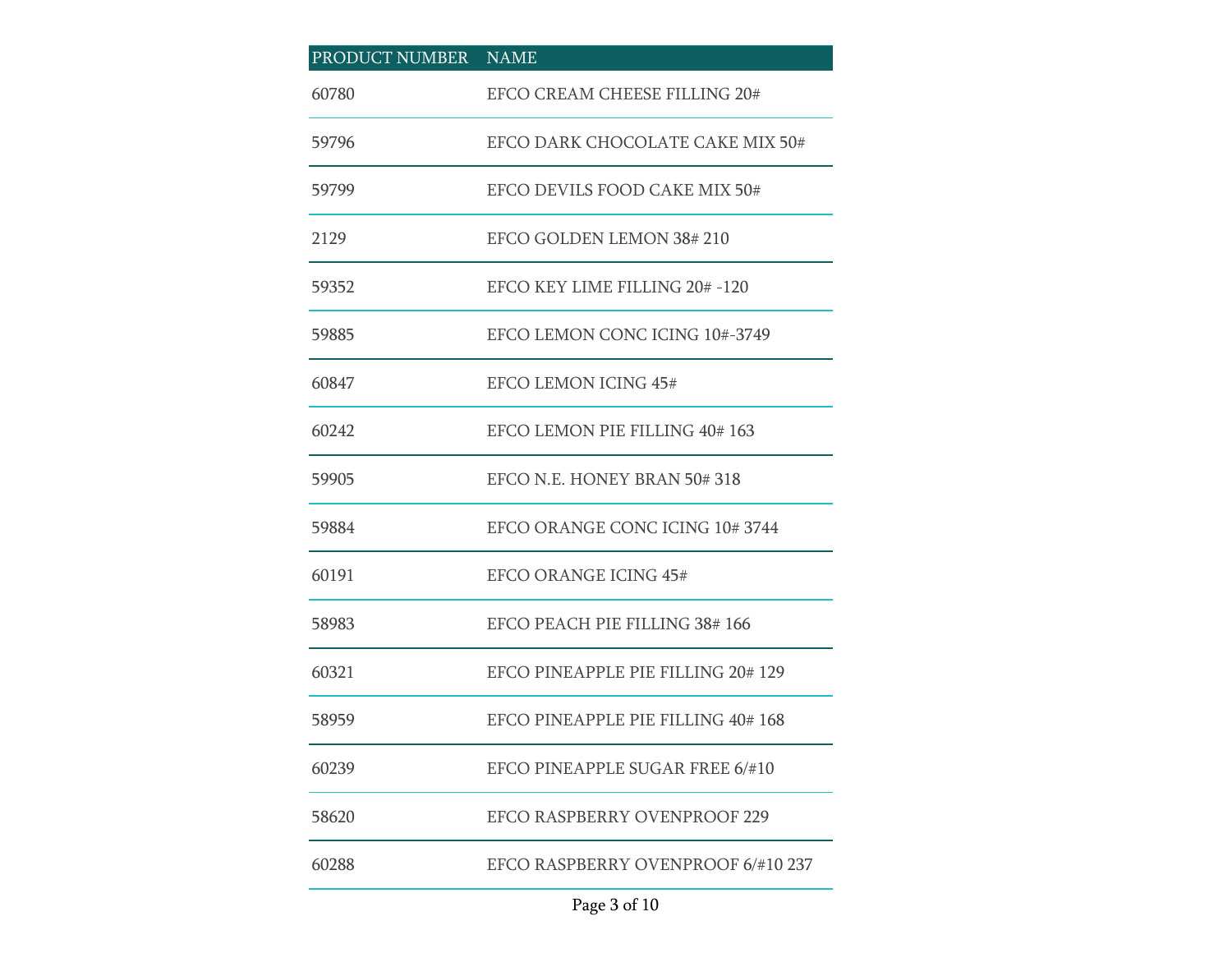| PRODUCT NUMBER NAME |                                            |
|---------------------|--------------------------------------------|
| 59109               | EFCO RED RASPBERRY IMITATION 42#209        |
| 60233               | <b>EFCO SEEDLESS RASPBERRY 199</b>         |
| 62106               | EFCO STRAWBERRY FRUIT 40#244               |
| 63227               | EFCO STRAWBERRY GLAZE 20# #263             |
| 63027               | EFCO STRAWBERRY PIE FILLING 20# 124        |
| 58984               | EFCO STRAWBERRY PIE FILLING 38#182         |
| 59975               | EFCO STRAWBERRY RHUBARB 6/#10              |
| 58960               | <b>EFCO STRAWBERRY TART 38#187</b>         |
| 60319               | EFCO SUPER MOIST CHOCOLATE 315             |
| 59798               | EFCO SUPER MOIST WHITE CAKE 300            |
| 60236               | EFCO SUPER MOIST YELLOW #304               |
| 59797               | <b>EFCO SUPREME YELLOW CAKE 321</b>        |
| 58982               | EFCO WILD BLUEBERRY PIE FILLING 38#<br>154 |
| 58152               | <b>CARACAS FUDGE BASE 46#</b>              |
| 59569               | H_H ALPINE VANILLA 10195213                |
| 58989               | H H APPLE CHOPPED #10197047                |
| 59720               | H H APPLE TURNOVER #10195259               |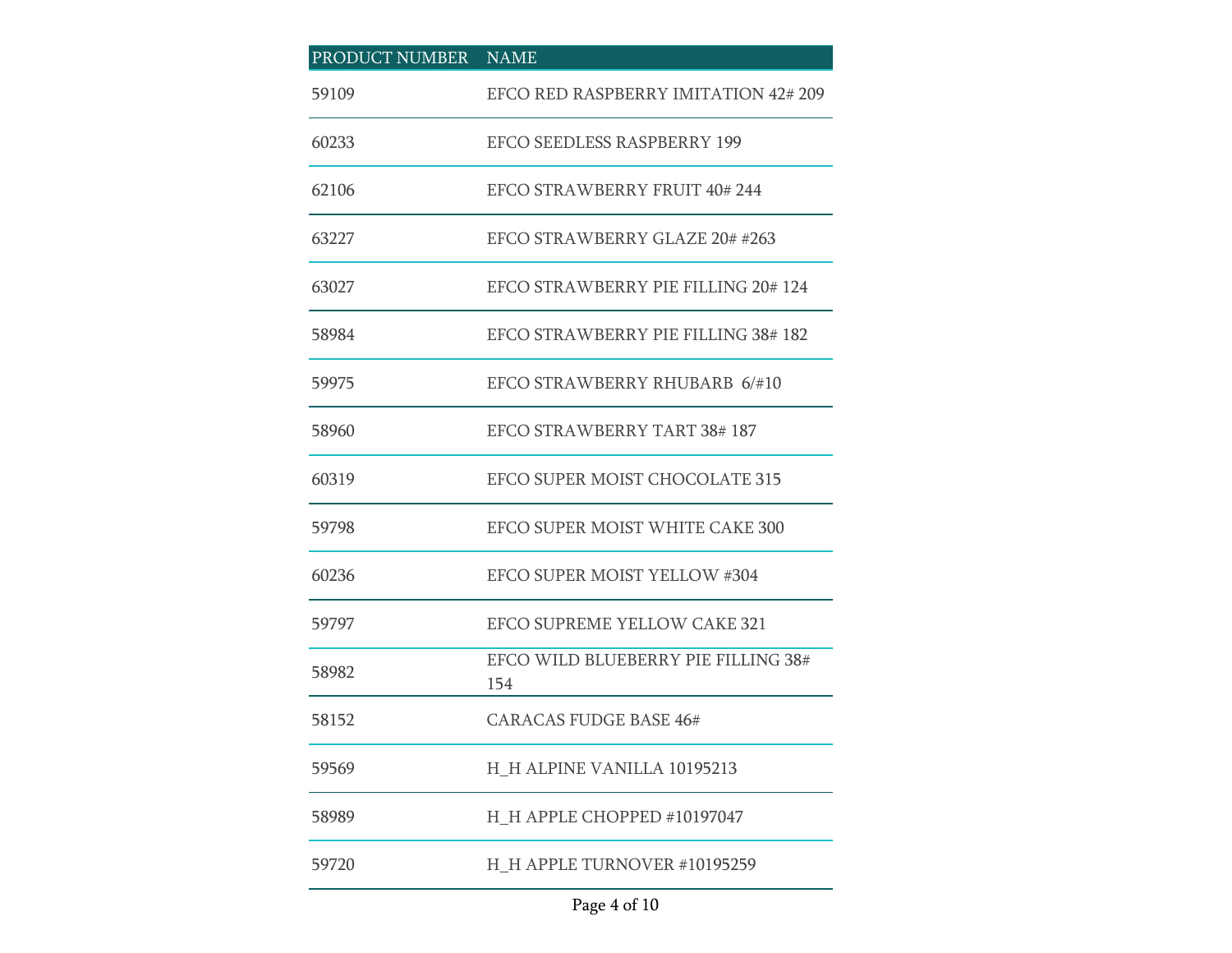| PRODUCT NUMBER NAME |                                      |
|---------------------|--------------------------------------|
| 60055               | H H APPLE TURNOVER REDI PACK         |
| 58780               | H_H APRICOT BAKE #10195275           |
| 60449               | <b>H</b> H BANANA ICING 45# 10179634 |
| 55780               | H H BAVARIAN CREAM 10192498          |
| 60307               | H_H BAVARIAN CREME REDI PACK         |
| 62616               | H_H BLUEBERRY WHOLE REDI PAK         |
| 58935               | H_H CARAMEL DIP 10223681             |
| 58498               | H_H CHERRY FRUIT ICING 6#            |
| 60187               | H H CHERRY REDI PACK 24CTN           |
| 58223               | H H CHOCOLATE DIP 10223670           |
| 59679               | H_H COCONUT SNOW PUFF 20463302       |
| 59568               | H_H CREAM CHEESE ICING #10223634     |
| 59693               | H_H FIG FRUITFILL10198496            |
| 58412               | H H FONDANT 50#                      |
| 58318               | H H FUDGE CAKE 10225349              |
| 58147               | H_H GERMAN CHOCOLATE 10223915        |
| 59119               | H_H GUAVA FRUITFILL10198497          |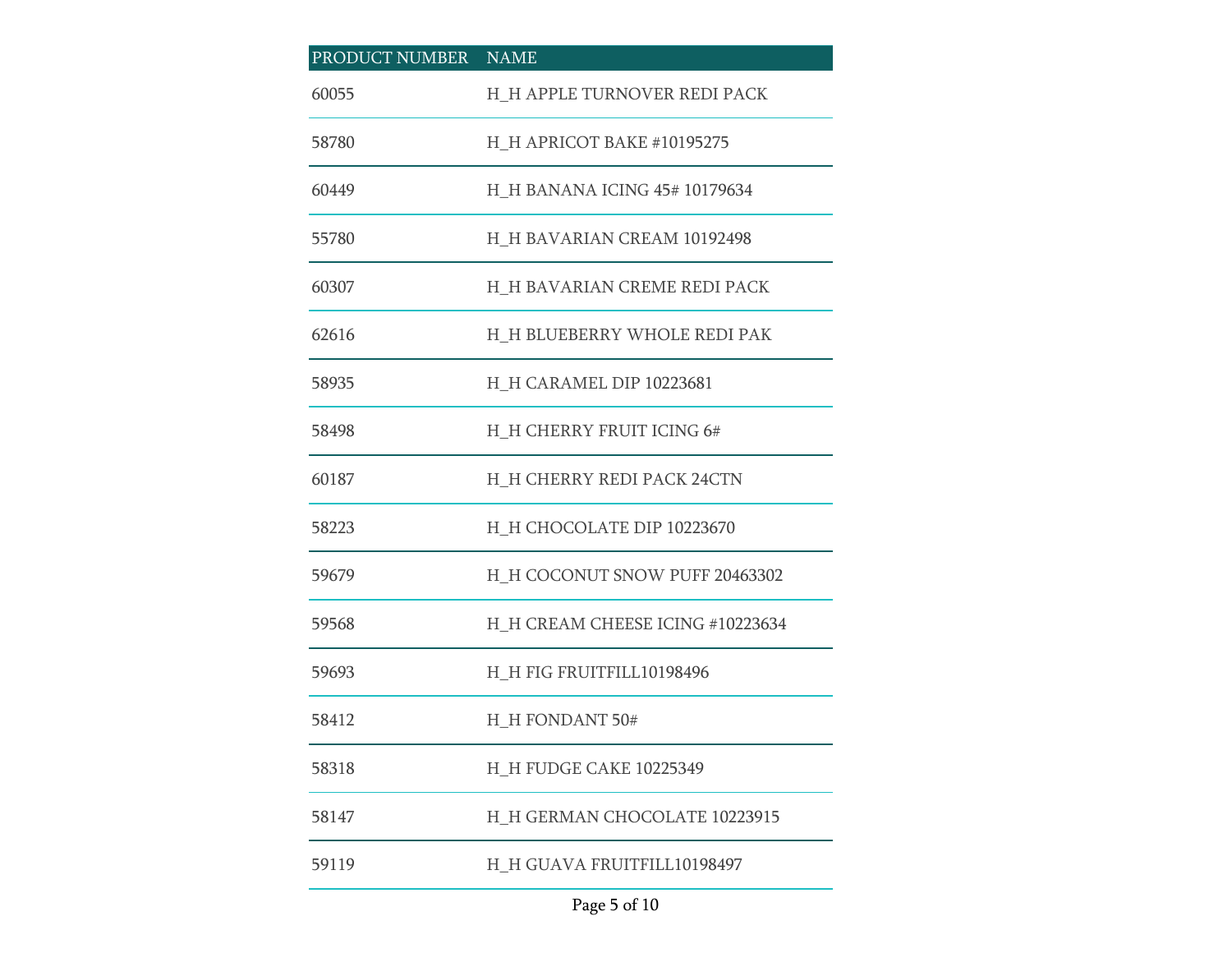| PRODUCT NUMBER | <b>NAME</b>                                      |
|----------------|--------------------------------------------------|
| 57456          | H_H ICIN'EASY FUDGE 10222197                     |
| 58976          | H_H LEMON FRUIT ICING 45#                        |
| 58310          | <b>H_H LEMON FRUIT ICING 6#</b>                  |
| 58133          | H H LEMON GOLD SPUN 10202237                     |
| 60056          | <b>H_H LEMON REDI PACK 24CTN</b>                 |
| 59151          | H_H MARBLING CHOCOLATE 10200356 20#              |
| 57661          | H H ORANGE FRUIT ICING 6#10201152                |
| 58112          | H H ORANGE ICING 45# 20600202                    |
| 59171          | H_H RASPBERRY EURO 10198143                      |
| 59979          | H_H RASPBERRY FRUIT ICING 6# 10201714            |
| 58782          | H_H RASPBERRY FRUIT W/SEEDS 10198503             |
| 58878          | H H RASPBERRY FRUITFILL SDLS<br>#10201922        |
| 58085          | <b>H_H RASPBERRY TURNOVER SQUARE</b><br>10201720 |
| 60057          | H H RED RASPBERRY REDI PACK                      |
| 60450          | H_H STRAWBERRY FRUIT ICING 45#<br>10179632       |
| 58936          | H_H STRAWBERRY GLAZE RTU 10201847                |
| 58271          | H H STRAWBERRY ICING 6#10202324                  |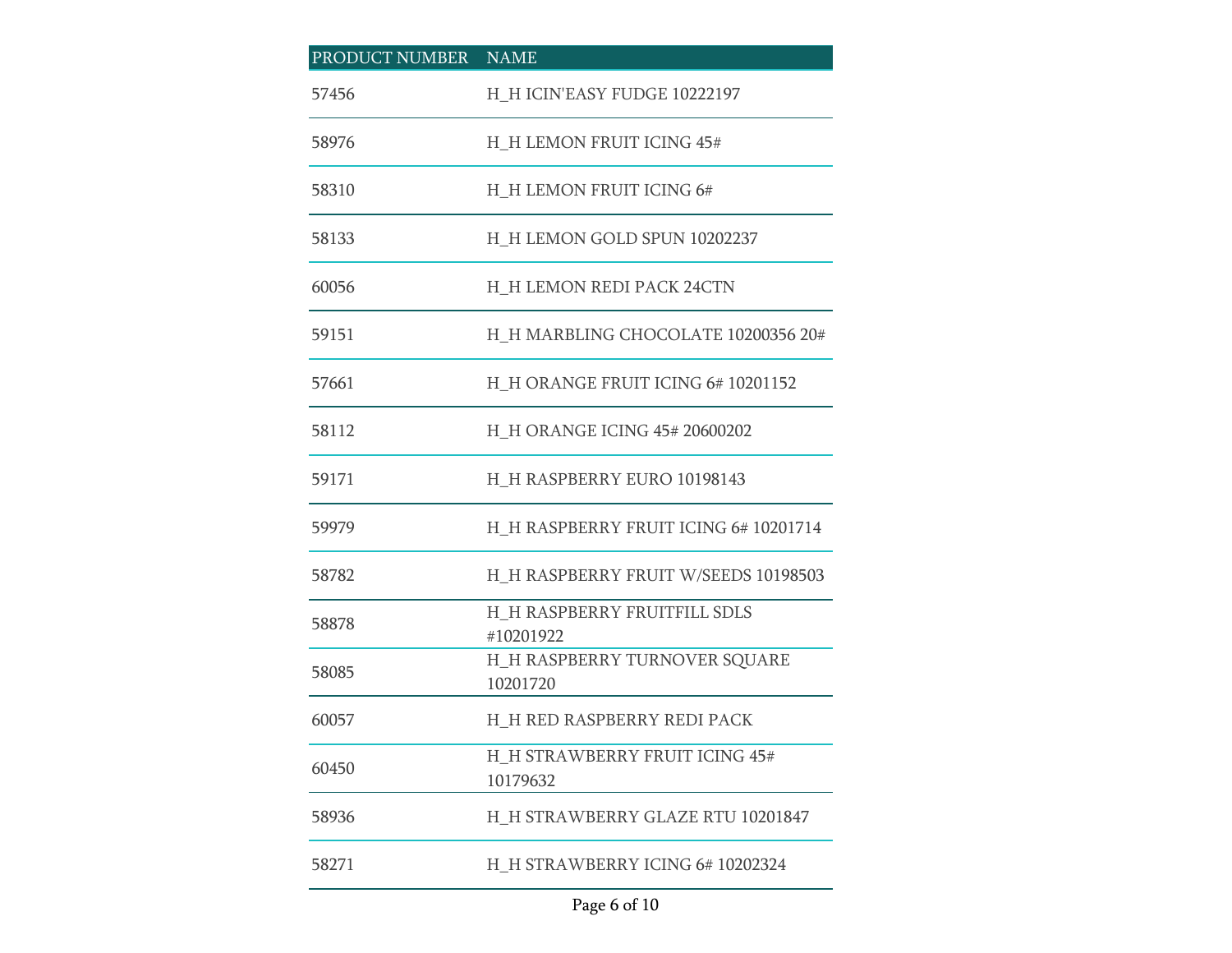| PRODUCT NUMBER NAME |                                            |
|---------------------|--------------------------------------------|
| 60306               | H H STRAWBERRY REDI PACK 12/2              |
| 59788               | H_H STREUSEL TOP 10205448                  |
| 58261               | <b>H_H SWISS FUDGE 10223690</b>            |
| 58372               | H H TOP KOTE 10223628                      |
| 63548               | H H TS STICKY BUN SMEAR 10202996           |
| 58118               | H_H VAN.IMPERIAL BUTTER ICING<br>#10223641 |
| 58714               | H_H VANILLA DIP 10222199                   |
| 59036               | H H WHITE ROLL ICING 10203268              |
| 62736               | IRCA ALMOND PASTE 22#                      |
| 62737               | IRCA ROLL FONDANT WHITE 11#                |
| 63487               | LUCKYLEAF APPLE BUTTER PREMIUM<br>3/120OZ  |
| 60832               | LUCKYLEAF APPLE PIE FILLING 19#            |
| 60824               | LUCKYLEAF APPLE PIE FILLING DELUXE<br>6/10 |
| 61935               | <b>LUCKYLEAF APRICOT GLAZE 9#</b>          |
| 60834               | LUCKYLEAF BLUEBERRY PIE FILLING<br>2/9.5#  |
| 60826               | LUCKYLEAF BLUEBERRY PIE FILLING 6/10       |
| 60833               | LUCKYLEAF CHERRY PIE FILLING 19#           |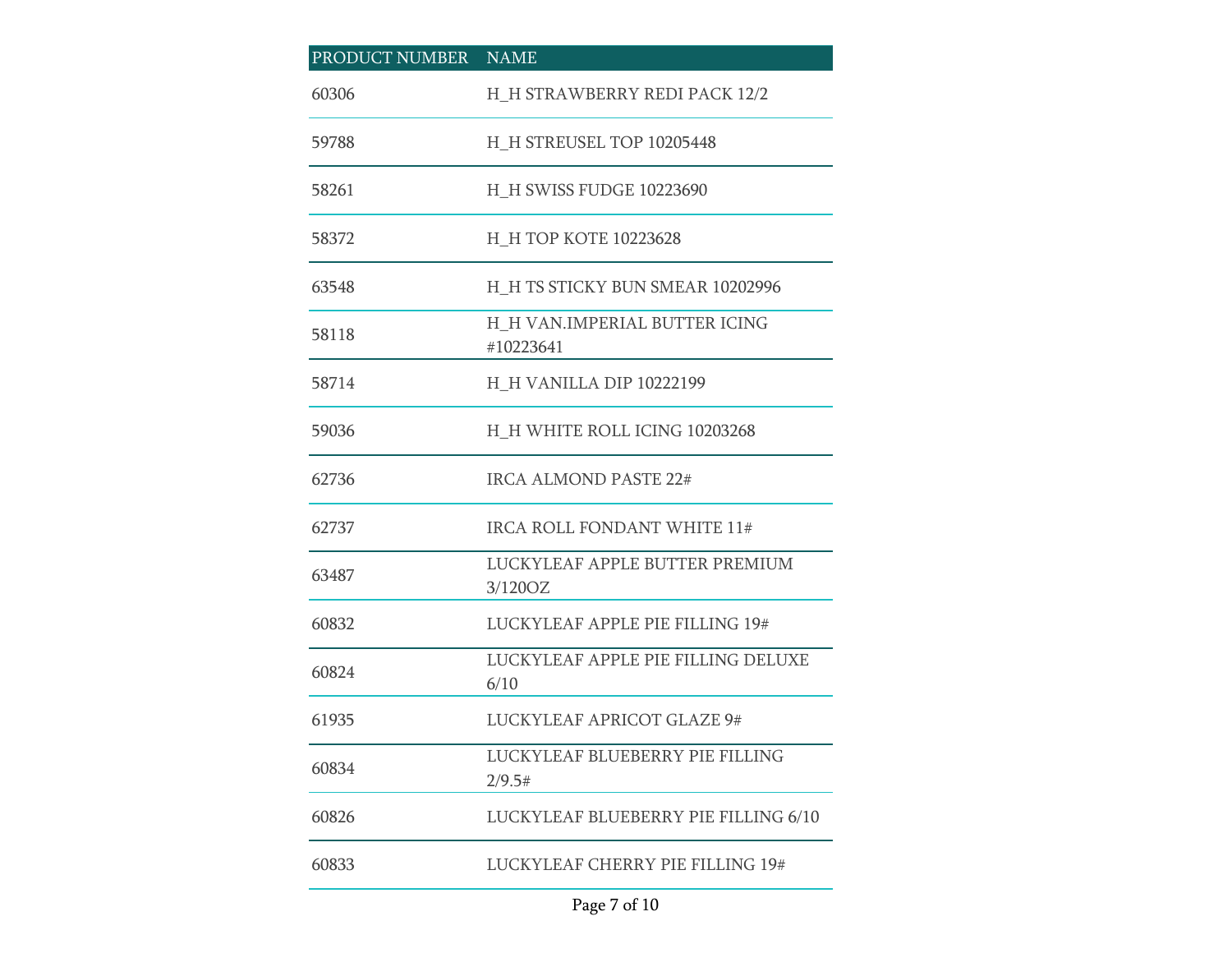| PRODUCT NUMBER NAME |                                                          |
|---------------------|----------------------------------------------------------|
| 60825               | LUCKYLEAF CHERRY PIE FILLING 6/10                        |
| 63485               | LUCKYLEAF CREME KEY LIME 8/21OZ                          |
| 63484               | LUCKYLEAF DICED APPLE FILLING 38#                        |
| 60835               | <b>LUCKYLEAF LEMON PIE FILLING 19#</b>                   |
| 60830               | LUCKYLEAF LEMON PIE FILLING 6/10                         |
| 63392               | LUCKYLEAF MANGO FILLING 19#                              |
| 60827               | LUCKYLEAF PEACH PIE FILLING 6/10                         |
| 60829               | LUCKYLEAF PINEAPPLE PIE FILLING 6/10                     |
| 60823               | LUCKYLEAF PIPING GEL 9.5#                                |
| 63486               | <b>LUCKYLEAF RAISIN 2/9.5# PAILS</b>                     |
| 63499               | LUCKYLEAF RASPBERRY FILL BAKE<br><b>STABLE CLEAN 44#</b> |
| 63393               | LUCKYLEAF RED RASPBERRY FILLING 9.5#                     |
| 60836               | LUCKYLEAF STRAWBERRY PIE FILLING<br>19#                  |
| 60828               | LUCKYLEAF STRAWBERRY PIE FILLING<br>6/10                 |
| 60831               | LUCKYLEAF STRAWBERRY RHUBARB 6/10                        |
| 57441               | <b>MACAROON PASTE 45#</b>                                |
| 60822               | <b>MACAROON PASTE 7#</b>                                 |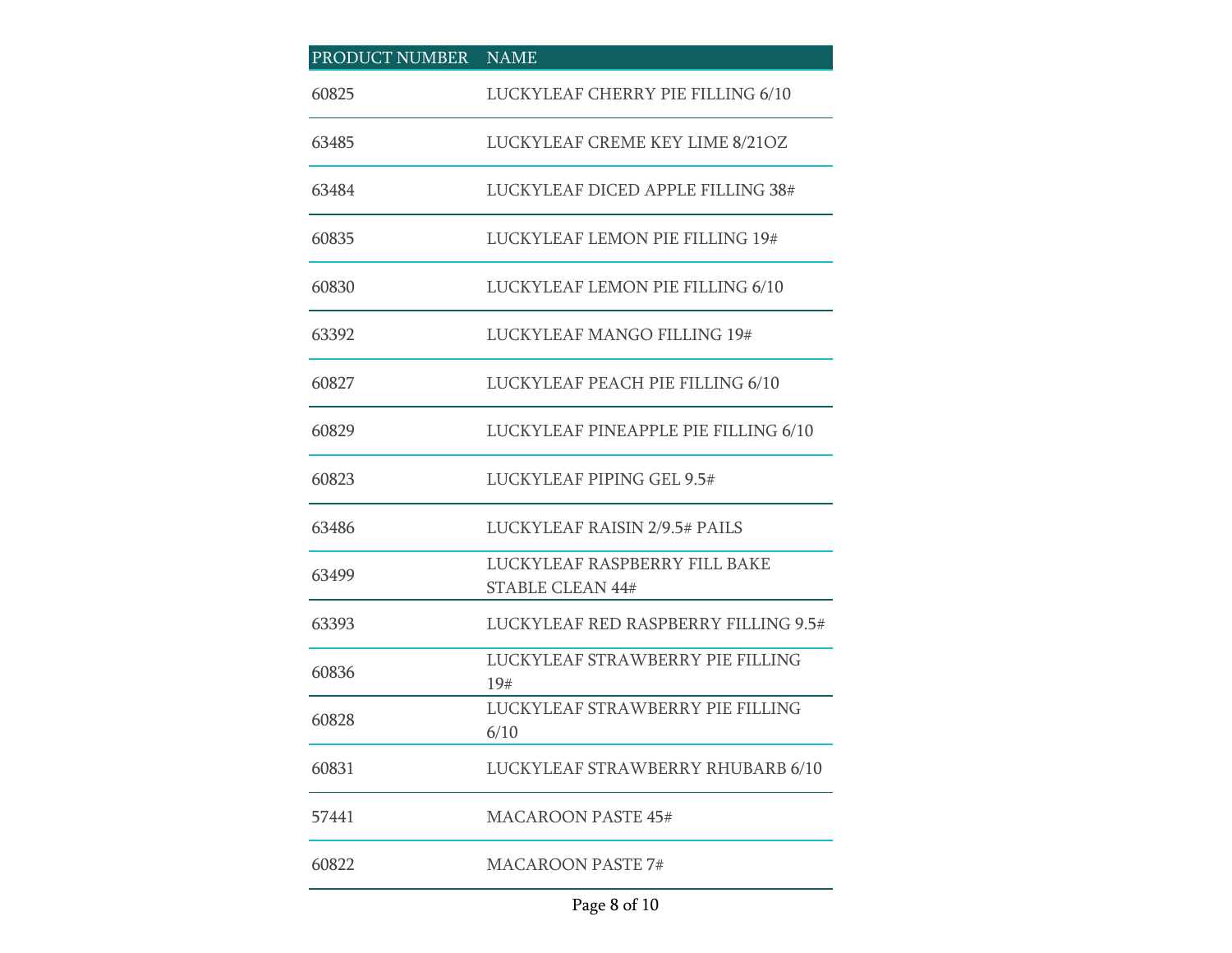| PRODUCT NUMBER NAME |                                                      |
|---------------------|------------------------------------------------------|
| 58174               | <b>MARBLE SWIRL</b>                                  |
| 58366               | MINCE FILLING 40#                                    |
| 63438               | MINCE FILLING 6/10#                                  |
| 60926               | ORCHARD APPLE TURNOVER FILLING 36#                   |
| 60416               | ORCHARD APPLES SLICED PIE FILLING 36#                |
| 58311               | ORCHARD APRICOT CHOPPED                              |
| 57731               | ORCHARD BLUEBERRY FILLING RTU 40#                    |
| 58373               | ORCHARD CAKE PAN LUBE 15#                            |
| 59674               | ORCHARD DATE FILLING RTU 43#                         |
| 58354               | ORCHARD FIG FILLING 45#                              |
| 63543               | ORCHARD PINEAPPLE FILLING 20#                        |
| 62515               | ORCHARD PINEAPPLE FILLING RTU 40#                    |
| 57801               | ORCHARD RASPBERRY PEACH FILLING<br>45#               |
| 57735               | ORCHARD RASPBERRY SQUARE FILLING<br>6001610          |
| 55817               | ORCHARD RASPBERRY TURNOVER<br><b>FILLING 6001590</b> |
| 62470               | ORCHARD STRAWBERRY PIE FILLING 40#                   |
| 60545               | ORCHARD STRAWBERRY RHUBARB 6/#10                     |